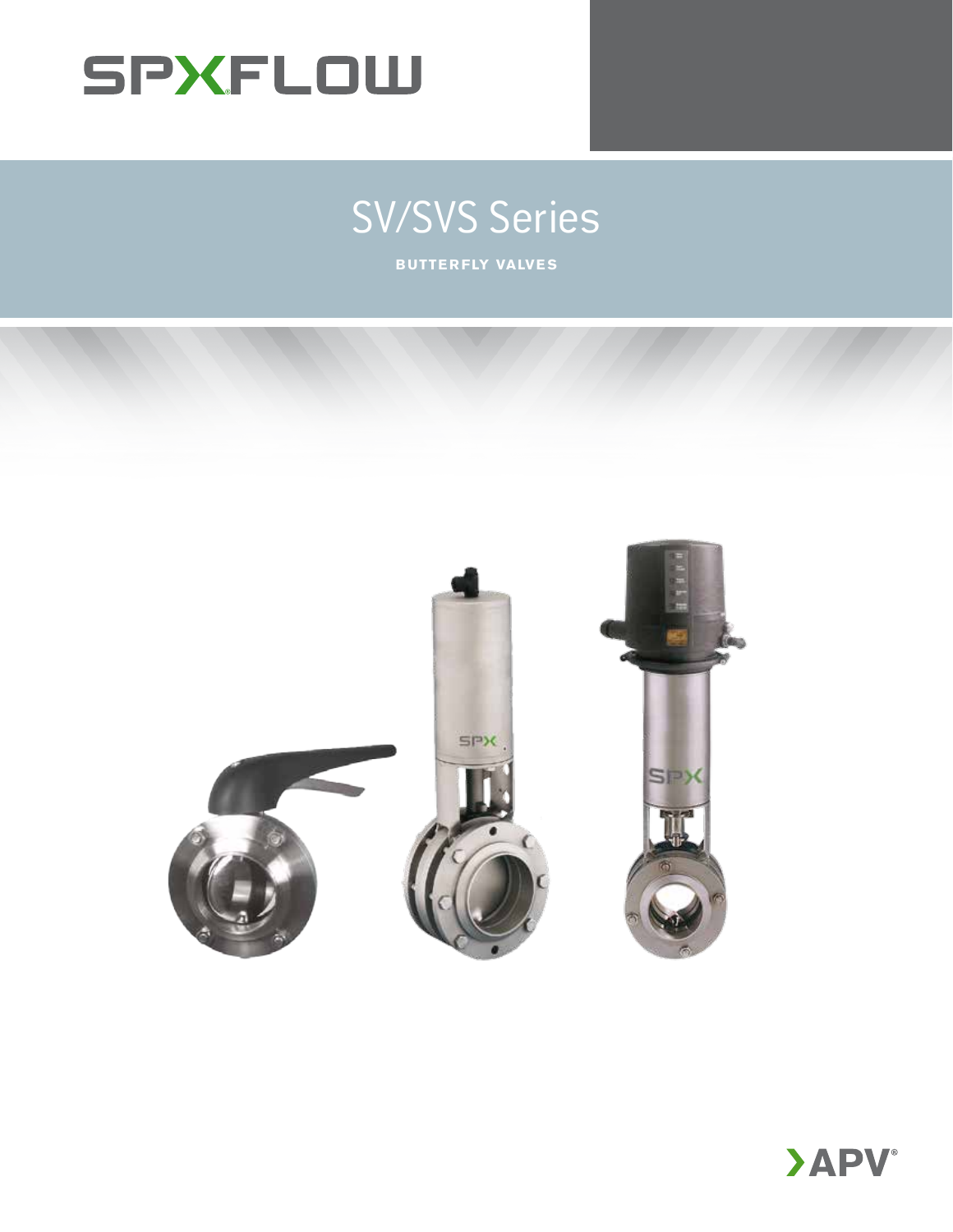Whether you need manually or pneumatically controlled butterfly valves for pipeline installation or preassembled valve manifolds, the APV brand DELTA SV/SVS series from SPX FLOW is the answer. These are a robust and reliable shut-off element, with a long service life.

Butterfly Valves offer great durability, economy and ease of use for a wide range of applications. Easy to install and maintain, butterfly valves close under pressure to form a leak-tight seal, plus have the ability to throttle flow with a positioner.

# Butterfly Valves

# **PRODUCT FEATURES AND BENEFITS**

- Product passages are smooth and the special seals ensure a thorough cleaning
- Unique metallic stop prevents the valve flanges from being tightened too much and protects the valve seal from mechanical over stress thus improving seal life
- One actuator covers all diameters from 1" (25mm) 4" (100mm)
- Sliding bearings on the pivots of the discs increase operating reliability
- Visual indication of open/closed position
- SVS1F intermediate flange design allows simple removal and easy access of valves that are in lengthy or fixed pipelines

SPX FLOW, Inc. (NYSE:FLOW) is a leading manufacturer of innovative flow technologies, many of which help define the industry standard in the market segments they serve. From its headquarters in Charlotte, North Carolina, it operates a sales and support network, centers of manufacturing excellence, and advanced engineering facilities, throughout the world. Its cutting-edge flow components and process equipment portfolio includes a wide range of pumps, valves, heat exchangers, mixers, homogenizers, separators, filters, UHT, and drying technology that meet many application needs. Its expert engineering capability also makes it a premium supplier of customized solutions and complete, turn-key packages to meet the most exacting of installation demands.

Incorporating many leading brands, SPX FLOW has a long history of serving the food and beverage, power and energy, and industrial market sectors. Its designs and engineered solutions help customers drive efficiency and productivity, increase quality and reliability, and meet the latest regulatory demands. In-depth understanding of applications and processes, state-of-the-art Innovation Centers, and advanced pilot/testing technology further assist in optimizing processes and reducing timescales to reliably meet production targets.

To learn more about SPX FLOW capabilities, its latest technology innovations and complete service offerings, please visit www.spxflow.com.

# **PRODUCT SPECIFICATIONS**

#### **MATERIALS:**

#### **Disc and Body:**

• 316L stainless steel with sanitary finish

#### **Seal:**

• EPDM, HNBR, FPM, VMQ

### **Internal Surface Finish:**

• ≤32 Ra (≤0.8µ) - *Other finishes available upon request*

#### **SIZES:**

#### **SV1**

- 1" 4" O.D. Tube
- DN25-100

#### **SVS1F**

- 1" 4" O.D. Tube
- 1" 6" Sched 5
- DN25-250

#### **PRESSURE RATINGS:**

Operating Pressure: Maximum line and control air pressure 145 psi (10 bar)

# **TEMPERATURE RATINGS:**

- EPDM, HNBR 275ºF (135ºC), short time 284ºF (140ºC)
- VMQ 212ºF (100ºC)
- FPM (not to be used for hot water) 212ºF (100ºC)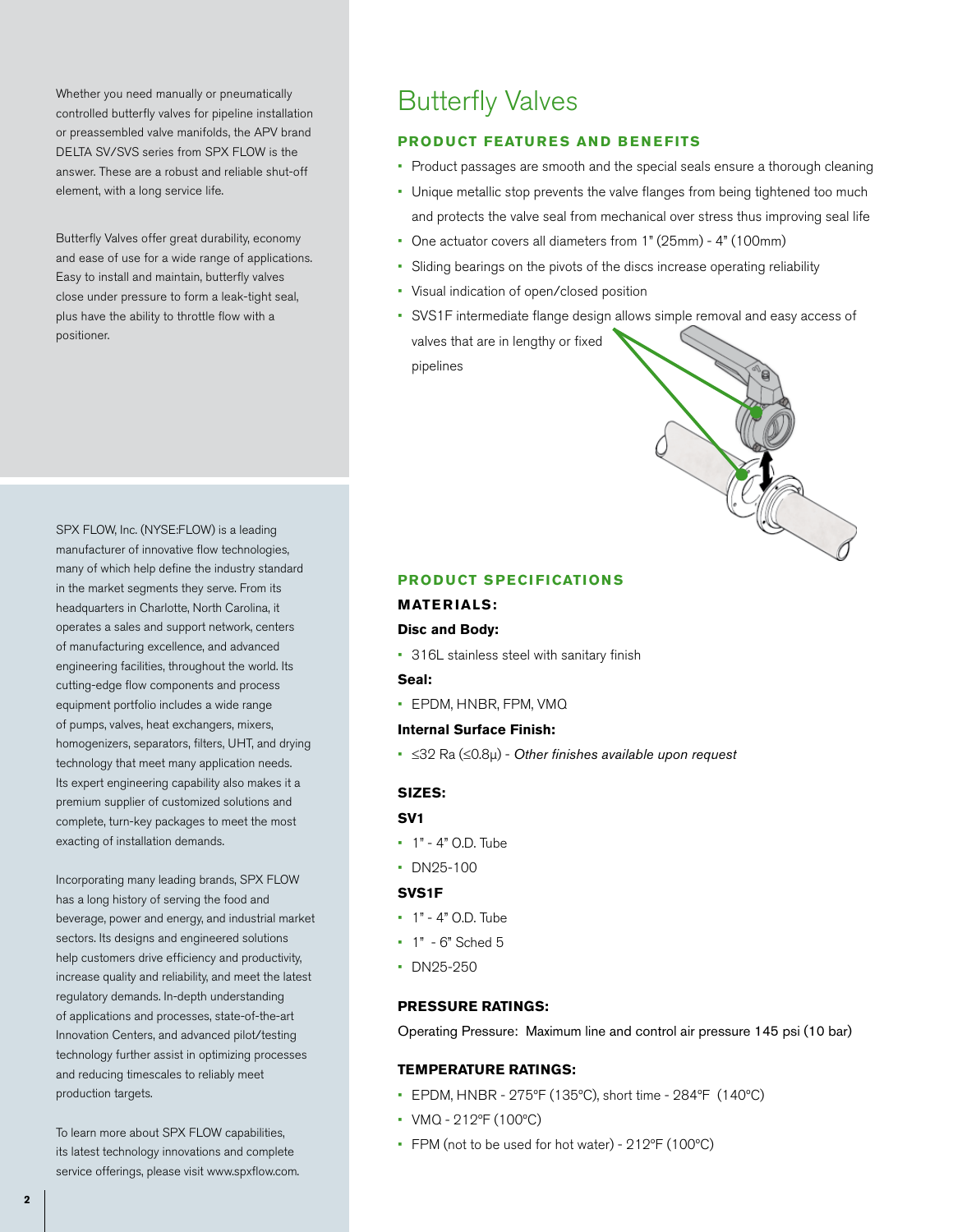# **SV1 VALVES Dimensions**







# Typical product applications

Dairy Beverage Brewery Clean in Place Personal Care







**TUBE SIZES**

| <b>VALVE SIZE inch</b><br>(mm) | $\mathsf{A}$ |            | $E$ [O.D.]  | $D$ [I.D.]  | B           | $C1$ $[no CTI]$ | C <sub>2</sub> [C <sub>U</sub> 4 C <sub>T</sub> ] | C3 [WCB CT]   |
|--------------------------------|--------------|------------|-------------|-------------|-------------|-----------------|---------------------------------------------------|---------------|
|                                | WELD         | S-LINE     |             |             |             |                 |                                                   |               |
| 1.00(25,0)                     | 2.04(51,0)   | 3.15(80,0) | 1.00(25,0)  | 0.87(22,6)  | 3.46(88,0)  | 10.68(271,0)    | 17.77 (451,5)                                     | 17.50(444,0)  |
| 1.50(38,0)                     | 2.04(51,0)   | 3.15(80,0) | 1.50(38,0)  | 1.37(34,6)  | 3.78(96,0)  | 11.00(280,0)    | 18.11(460,0)                                      | 17.80 (452,0) |
| 2.00(50,0)                     | 2.04(51,0)   | 3.15(80,0) | 2.00(51,0)  | 1.87 (47,8) | 4.01(102,0) | 11.22(285,0)    | 18.30 (465,0)                                     | 18.10 (459,0) |
| 2.50(63,0)                     | 2.06(52,4)   | 3.15(80,0) | 2.50(63,5)  | 2.37(60,3)  | 4.33(110,0) | 11.53(293,0)    | 18.64 (473,5)                                     | 18.38 (467,0) |
| 3.00(76,0)                     | 2.06(52,4)   | 3.15(80,0) | 3.00(76,1)  | 2.87(72,9)  | 4.44(113,0) | 11.69 (297,0)   | 18.77 (477,0)                                     | 18.50 (471,0) |
| 4.00(101,0)                    | 2.06(52,4)   | 3.15(80,0) | 4.00(101,6) | 3.83(97,6)  | 5.00(127,0) | 12.24(311,0)    | 19.33(491,0)                                      | 19.10 (485,0) |

#### **DN SIZES**

| VALVE SIZE mm<br>(inch) | A          |            | $E$ [O.D.]  | $D$ [I.D.]   | B            | $C1$ [no $CT$ ] | C <sub>2</sub> [C <sub>U</sub> 4 C <sub>T</sub> ] | C3 [WCB CT]   |
|-------------------------|------------|------------|-------------|--------------|--------------|-----------------|---------------------------------------------------|---------------|
|                         | WELD       | S-LINE     |             |              |              |                 |                                                   |               |
|                         |            |            |             |              |              |                 |                                                   |               |
| 25,0(1.00)              | 52,0(2.04) | 70,0(2.75) | 29,0(1.14)  | 26,0(1.02)   | 87,0 (3.42)  | 271,0 (10.68)   | 451.5 (17.77)                                     | 444,0 (17.50) |
| 40,0(1.60)              | 52,0(2.04) | 70,0(2.75) | 41,0(1.61)  | 38,0(1.49)   | 96,0(3.78)   | 280,0 (11.00)   | 460,0 (18.11)                                     | 452,0 (17.80) |
|                         |            |            |             |              |              |                 |                                                   |               |
| 50,0(2.00)              | 52,0(2.04) | 70,0(2.75) | 53,0(2.08)  | 50,0(1.96)   | 102,0(4.01)  | 286,0 (11.25)   | 465,0 (18.30)                                     | 459,0 (18.10) |
| 65,0 (2.55)             | 52.4(2.06) | 70,0(2.75) | 70,0(2.75)  | 66,0 (2.59)  | 110,0(4.33)  | 294,0 (11.57)   | 473.5 (18.64)                                     | 467,0 (18.38) |
| 80,0(3.15)              | 52.4(2.06) | 70,0(2.75) | 85,0 (3.34) | 81,0(3.18)   | 117,0 (4.60) | 302,0 (11.88)   | 481,0 (18.93)                                     | 471,0 (18.50) |
| 100,0(3.93)             | 52.4(2.06) | 70,0(2.75) | 104,0(4.09) | 100, 0(3.93) | 127,0(5.00)  | 312,0 (12.28)   | 491,0 (18.93)                                     | 485,0 (19.10) |

# **SVS1F VALVES**



A





**TUBE SIZES**

| <b>VALVE SIZE</b><br>inch I<br>(mm) | $\mathsf{A}$ | E[O.D.]     | $D$ [I.D.] | B           | $C1$ [no $CT$ ] | C <sub>2</sub> [CU <sub>4</sub> C <sub>T</sub> ] | C3 [WCB CT]   |
|-------------------------------------|--------------|-------------|------------|-------------|-----------------|--------------------------------------------------|---------------|
| 1.00(25,0)                          | 3.85(98,0)   | 1.00(25,0)  | 0.87(22,0) | 3.42(87,0)  | 10.60(269,0)    | 17.77 (451,5)                                    | 17.50(444,0)  |
| 1.50(38,0)                          | 3.85(98,0)   | 1.50(38,0)  | 1.37(34,0) | 3.78(96,0)  | 10.95(278,0)    | 10.94(278,0)                                     | 17.80(452,0)  |
| 2.00(50,0)                          | 3.85(98,0)   | 2.00(51,0)  | 1.87(47,0) | 4.01(102,0) | 11.18(284,0)    | 11.18(284,0)                                     | 18.10 (459,0) |
| 2.50(63,0)                          | 3.85(98,0)   | 2.50(63,5)  | 2.37(60,0) | 4.33(110,0) | 11.45(291,0)    | 18.64 (473,5)                                    | 18.38 (467,0) |
| 3.00(76,0)                          | 3.85(98,0)   | 3.00(76,1)  | 2.87(72,0) | 4.44(113,0) | 11.73 (298,0)   | 11.87(301,0)                                     | 18.50 (471,0) |
| 4.00(101,0)                         | 3.85(98,0)   | 4.00(101,6) | 3.83(97,0) | 5.00(127,0) | 12.20(310,0)    | 12.18(309,0)                                     | 19.10 (485,0) |

**DN SIZES**

| <b>VALVE SIZE</b><br>mm<br>(inch) | $\overline{A}$ | $E$ [O.D.]   | $D$ [I.D.]   | B            | C1 [no CT]    | C <sub>2</sub> [CU <sub>4</sub> C <sub>T</sub> ] | C3 [WCB CT]   |
|-----------------------------------|----------------|--------------|--------------|--------------|---------------|--------------------------------------------------|---------------|
| 25,0(1.00)                        | 98,0 (3.85)    | 29,0(1.14)   | 26,0(1.02)   | 87,0 (3.42)  | 271,0 (10.68) | 451,5 (17.77)                                    | 444,0 (17.50) |
| 40,0(1.60)                        | 98,0 (3.85)    | 41,0(1.61)   | 38,0(1.49)   | 96,0(3.78)   | 280,0 (11.00) | 280,0 (11.02)                                    | 452,0 (17.80) |
| 50,0(2.00)                        | 98,0 (3.85)    | 53,0(2.08)   | 50,0(1.96)   | 102,0(4.01)  | 286,0 (11.25) | 286,0 (11.26)                                    | 459,0 (18.10) |
|                                   |                |              |              |              |               |                                                  |               |
| 65,0 (2.55)                       | 98,0 (3.85)    | 70,0(2.75)   | 66,0 (2.59)  | 110,0(4.33)  | 294,0 (11.57) | 473,5 (18.64)                                    | 467,0 (18.38) |
| 80,0(3.15)                        | 98,0 (3.85)    | 85,0 (3.34)  | 81,0(3.18)   | 117,0 (4.60) | 301,5 (11.87) | 301,5 (11.87)                                    | 471,0 (18.50) |
| 100,0(3.93)                       | 98,0(3.85)     | 104,0(4.09)  | 100,0(3.93)  | 127,0(5.00)  | 312,0(12.28)  | 311,5(12.26)                                     | 485,0 (19.10) |
| 125,0 (4.92)                      | 108,0(4.25)    | 129,0 (5.07  | 125,0 (4.92) | 181,0 (7.12) | 491,0 (19.33) | 643,0 (25.31)                                    | 664,0 (26.14) |
| 150,0(5.90)                       | 108,0(4.25)    | 154,0(6.06)  | 150,0(5.90)  | 194,3 (7.63) | 505,0 (19.88) | 657,0 (25.86)                                    | 678,0 (26.69) |
| 200,0(7.87)                       | 107,0(4.21)    | 204,4(8.04)  | 200,0(7.87)  | 222, 2(8.74) | 573,0 (22.55) | 723,0 (28.46)                                    | 746,0 (29.37) |
| 250,0(9.84)                       | 107,0(4.21)    | 254,4(10.01) | 250,0(9.84)  | 250,4(9.84)  | 602,0 (23.70) | 751,0 (29.56)                                    | 775,0 (30.51) |